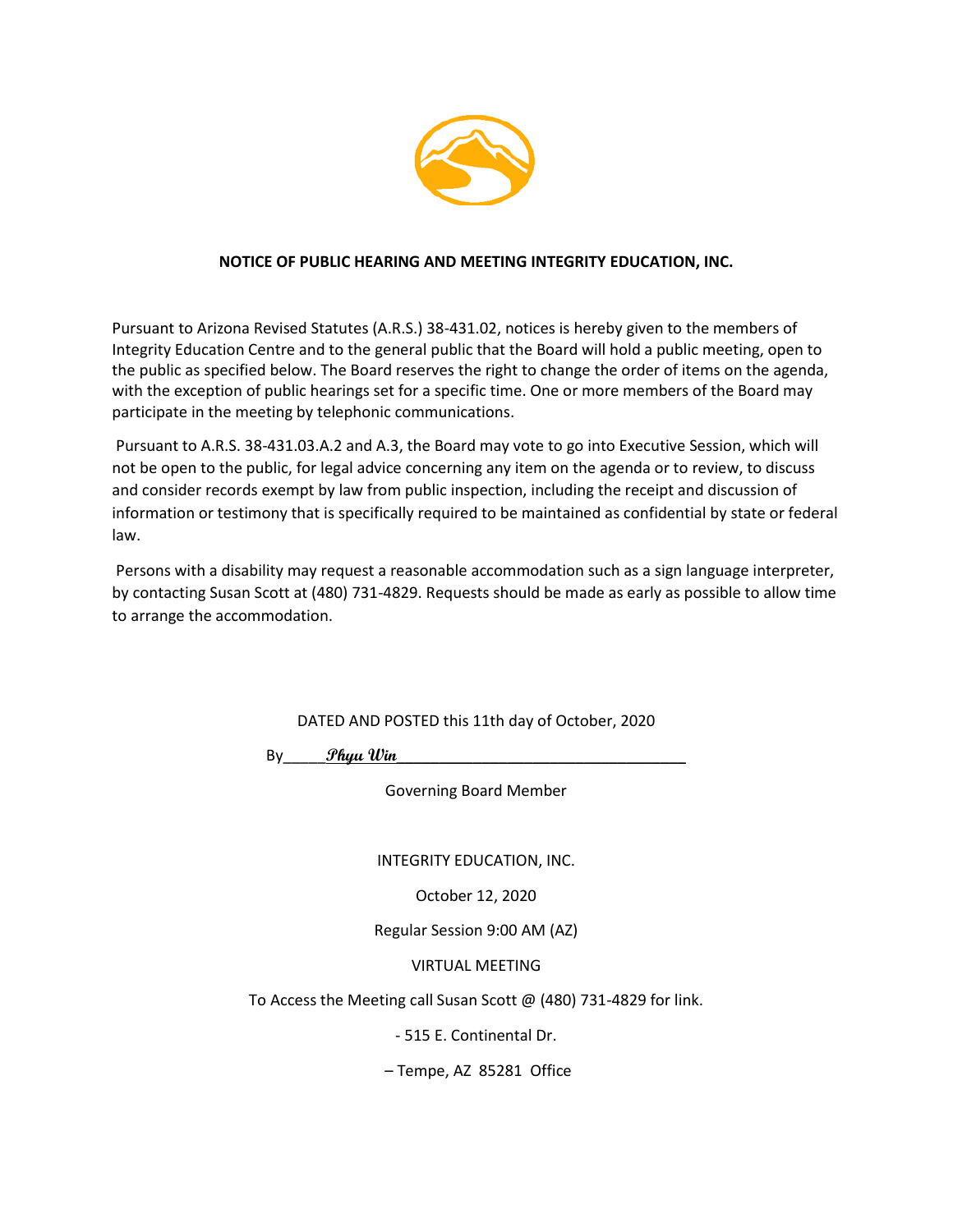

## NOTICE OF PUBLIC REGULAR SESSION

# AGENDA

### Monday October 12, 2020

### **1. Call to Order**

The President will call the meeting to order.

### **2. Adoption of Agenda**

The Board will now approve the formal agenda.

### **3. Audience of Citizens**

At this time, the President of the Board will ask members of the audience if they would like to speak regarding any issue before the Board. **No formal action** may be taken on any issue unless the item appears on the Agenda. Members of the public wishing to comment on an agenda item may do so at the time the item appears on the agenda. Items not on the agenda may be addressed during the "Audience of Citizens". **The Board may respond to criticism, ask that staff review a matter, or place an item on future agenda.**

Public comment is limited to three (3) minutes and may be shortened at the discretion of the Board's Director. Please state your full name, address, and organizational affiliation if applicable.

### **4. Executive Session**

A.R.S. § 38-431.03 permits an executive session or closed meeting to be held for discussion and consideration of any of seven particular subjects. A majority of the members of the Governing Board must vote to convene an executive session during a public meeting held prior to the executive session. The general public is properly excluded from such a session. Only those individuals necessary to the conduct of such a meeting may be present. All matters discussed in an executive session must be kept confidential by those attending. No vote may be taken during an executive session. Any final action on an item discussed in an executive session must be taken during a public meeting. A.R.S. § 38-431.03.

The purposes for which an executive session discussion may be held are the following:

- A. Personnel matters involving a specific individual.
- B. Confidential records.
- C. Student discipline matters.
- D. Legal advice provided by the public body's attorney.